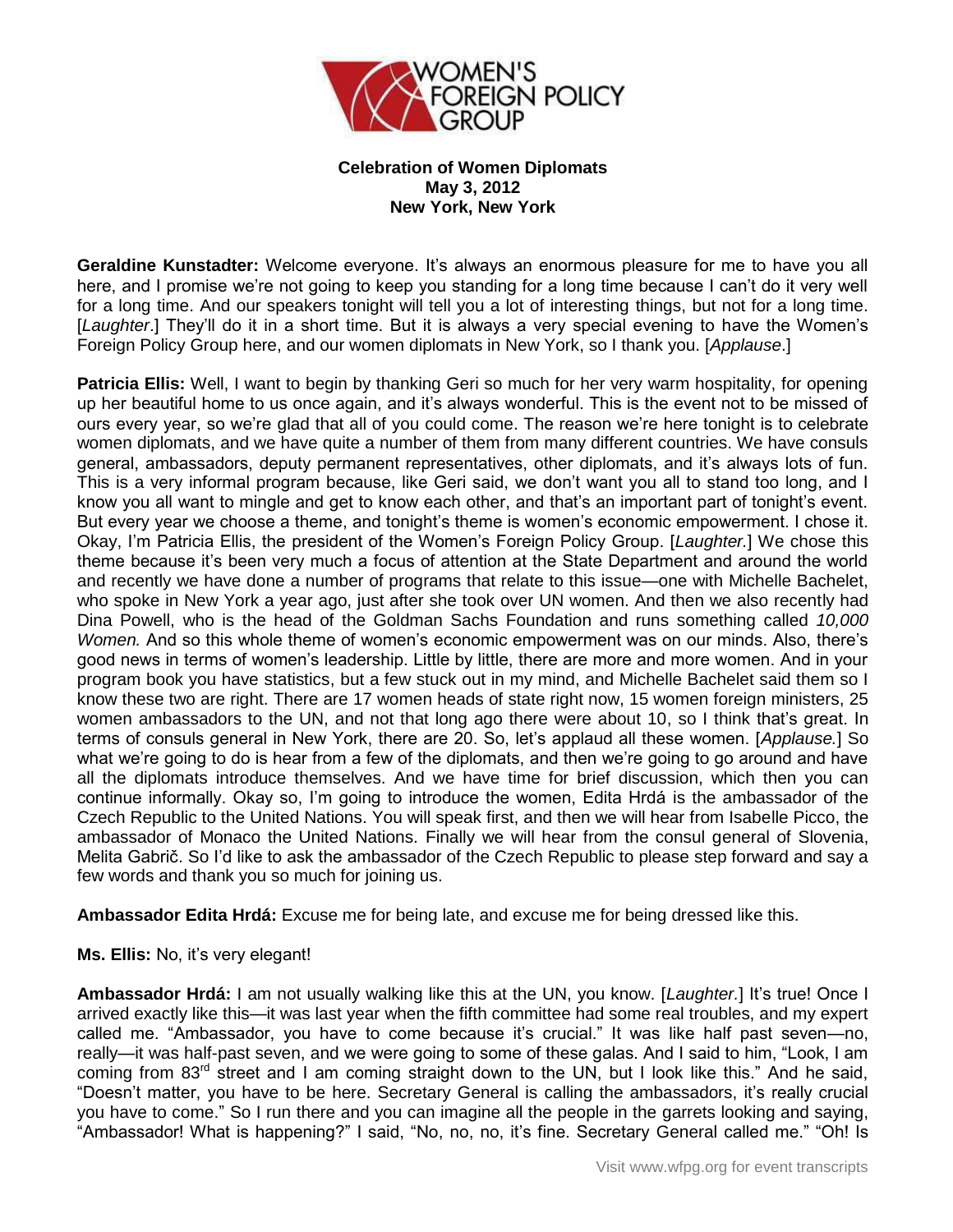something wrong in your country?" [*Laughter.*] "It's fine. It will be okay." So then the solution was made in fifteen minutes, and then we could enjoy the last dinner of our critical fast, which was very nice. So, excuse me. But I think that's a very good example that women can do something like—something what you call multi-tasking. One thing here, and another thing here, from one place to the other one and as businesswomen, you know it quite well. Sometimes with the family calling, you have to do and so you're with colleagues, sitting in the Security Council resolving the problems, and you're thinking about if your kid has eaten something. You're the same I think. But I have to speak about our women and how they work and how is the situation in the Czech Republic.

So, I have to say that we are lucky and maybe unlucky in the Czech Republic, maybe in all the postcommunist countries. Because during the communist regime, it was very normal—all women were working. It was obligation for everyone, men and women, to go to work, and if not it was a problem. So we had to have the solution of kindergartens and pre-school education and whatever, you had women in high schools and universities. It was the positive part. Afterwards, after the changes, many young women decided to stay back home with the kids, and the situation was very new. And at that moment, others from the western countries came and were saying, "You have to have now women's rights, it's important." But looking to them we say, "Come on, we had this in the past, we don't want work now! We would like really to enjoy being housewife, and so—of course, in the meantime, the situation changed again. I have some numbers, if I may. I have to read it because I don't remember it all. What I haven't said, which is important, we have on the level of the government improvement of the National Action plan for promotion of gender equality, which is very important, and they are the main numbers and topics and targets and tools that we can do. We have a few priorities. One of them is training, qualification, and retraining for the women. And I have a number—we have now at universities almost 55% of all students are women, which is a very good and nice number, and it has increasing trend. And we have relatively high rate of employment of women, around 60-65% in the Czech Republic. Of course we have the same problem as in other countries. You have salaries of women that are not normal. So salaries are so high for men. When I arrived at the post of chief of staff to the minister of foreign affairs, my minister asked me to review how are the salaries of the vice ministers. I realized that my colleagues—in more or less the same position, ten years younger than me—had higher salaries than me. And then I said, "Well it's fine, I have a husband who works, but come on. I am doing the same work as they do." But I have to say that my minister at the time was very nice to us women. We were two at the leadership of the ministry. He saw this, and he said, "It's impossible," and he changed salaries of all women. He didn't put the men lower—that was positive. That way they were not angry at us! But I have to say the situation—in our case, where we have problems of course is unemployment, as in all around in Europe. But things are good. The government tries to help the women with small kindergartens, looking for the training. And so, here we are, and I only hope that in other countries it will be the same women ambassadors and ministers and prime ministers and even presidents maybe? [*Laughter.*] Thank you very much.

**Ms. Ellis:** Thank you very much. [*Applause*.] Okay, Isabelle.

**Ambassador Isabelle Picco:** Monaco—Monaco is blessed, that's for sure. Many women—most of the women even with children or families—are working, so the social protection is quite high, and it has been even expanded in the coming years. You know, since 2005 when we acceded to the SETO convention, legislation has also been improved in terms of self-transmission of nationality. For the economic empowerment of women, you know, women entrepreneurs are very active and they are very active also in the Chamber of Commerce. Many of them work in the services and also in the public service. And what is done is that they constituted an association of women entrepreneurs, and they launched a program where they would help entrepreneurs in Africa. It started in Senegal to establish businesses. We also follow the leads of princesses who are very active. You know, Princess Caroline, having raised four children, has always been very active, not only in the arts but for microcredit also to try to have women have access to businesses and not depend on their husbands for their livelihood. And women's empowerment is also about health—what Princess Stephanie does with UNAIDS. And I think that from what we see as UN—you know, the secretary general has been very proactive in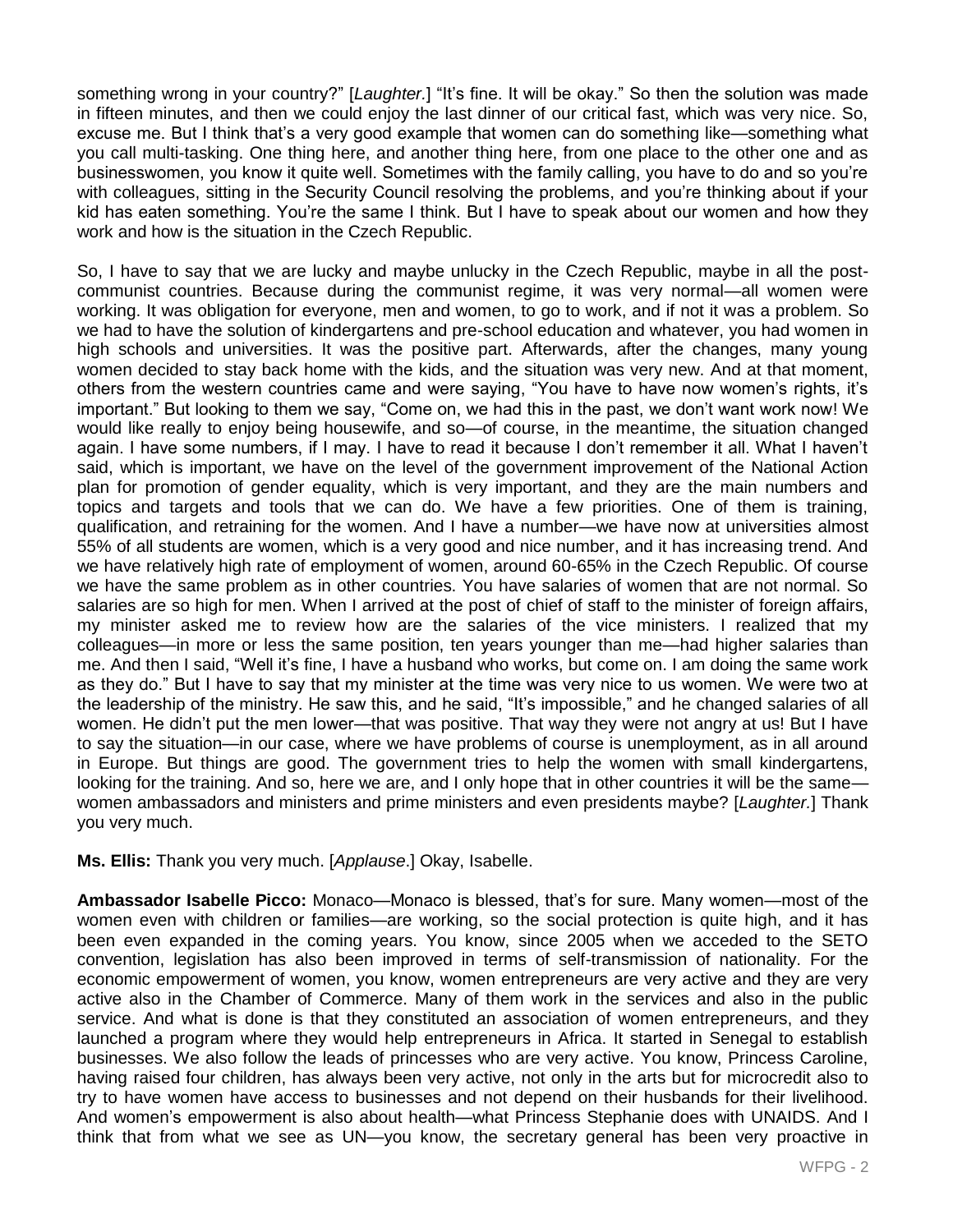balancing women and men in the highest posts. I suppose that's why we have a high number of women now, and especially, as you mentioned, Madame Bachelet. She is a great leader. The deputy secretary general also from Tanzania, she was a foreign leader. No, it's coming, but as Edita said, we still have to face—yesterday I went to a farewell party for a colleague. And I always complained that the windows of the official car were so dark, and yesterday I told the driver, "You know what, thank god tonight the windows are so dark because if they saw I stopped before coming here to get dry cleaning, that then I went to get the espresso capsule, and then because I was too early to go to the reception, I stopped because I saw something in the window and bought it. [*Laughter.*] So I managed to do three different things before going to the reception. Oh, and before that, I stopped home and fixed some pasta for my 15-year-old, who was dying of hunger. [*Laughter*.] But you know, I think what is very important that we develop—because we always think that it's so obvious that we are protected by laws and rules—and what is very important is that we have these countries develop a set of rules to make sure that women have rights, that they can implement those rights. And I remember years back attending a meeting when the peace-building fund was first created and the development agency had issues of allowing grants because, you know, in some countries women couldn't own property. So how can you develop or give some grant when you don't have right to access land? And a lot of work has been done in Rwanda. They've done an amazing job. And in Senegal, women have always been very, very entrepreneurminded. I think this is about us reaching out for those because we are lucky and we should lead by example.

**Ms. Ellis:** Thank you so much. [Applause.] Yes, the consul general of Slovenia and then the deputy permanent representative of Kenya who will join us quickly.

**Dr. Melita Gabrič:** So, thank you very much to Geraldine, and to Patricia, for the invite and for bringing together this wonderful group of people, and for the opportunity to say a few things about the situation of women in Slovenia. Well actually, I started my professional life in the office of women's policy. And ever since then—that was about two decades ago—whenever I am put into a public forum, council, whatever, I always look for gender balance. The gender balance I see here is great, and men are also very welcome, of course. But I think that it is especially great to have so many accomplished women, most of them with careers in traditionally male domains, like diplomacy, finance. I mean I don't know where exactly everyone is coming from, but as a larger point I think that holds true. I would say, as the Monacan ambassador mentioned, in Slovenia, we are quite lucky to have the disparity between men well, salaries of men and women—is 4.4%. Still in favor of men, I have to add, but the average in Europe, I think, is around 15%. The US, I'm not so sure. I don't have reliable data for the US, but I think it's a little bit north of 15% also.

**Guest:** It's about 24-26%.

**Dr. Gabrič:** Oh, wow. So we're quite lucky but, you know, these things have to be sustained, and they must never be taken for granted. And let me point out one outstanding data that I came across as I was preparing for tonight. I have to refresh my memory about these issues. In Slovenia, women who have children, when they have children, do not leave the workforce. On the contrary, the percentage of women with children who are employed goes up by 2%, from 83% in the active period to 85%. And of course the question is why—why is that so? And the answer is quite simple. It is, first of all, we have one year of maternity leave, fully paid, full salary. And we have, additionally, three months of father's leave, which cannot be taken by the mother. It has to be father, but it does not need to be biological father. So that's one thing. The other thing is that our kindergartens accept infants starting at age 12 months. And the third thing is aftercare programs—after-school programs—and meals are provided in kindergartens and in schools. So this is where we stand now, when it comes to women's employment. I would point out another fortunate development, which is that traditionally women in politics in Slovenia were very few. Nine years ago we introduced quotas. So, in the first elections, the results did not change very much. We still only had, like, 3-5% women parliamentarians. Then in this last parliamentarian election in December, the quotas were raised, so the political parties were obliged to put 30% of the candidates on their list—30% of the candidates on their list must be women. So today, we have 32% women in the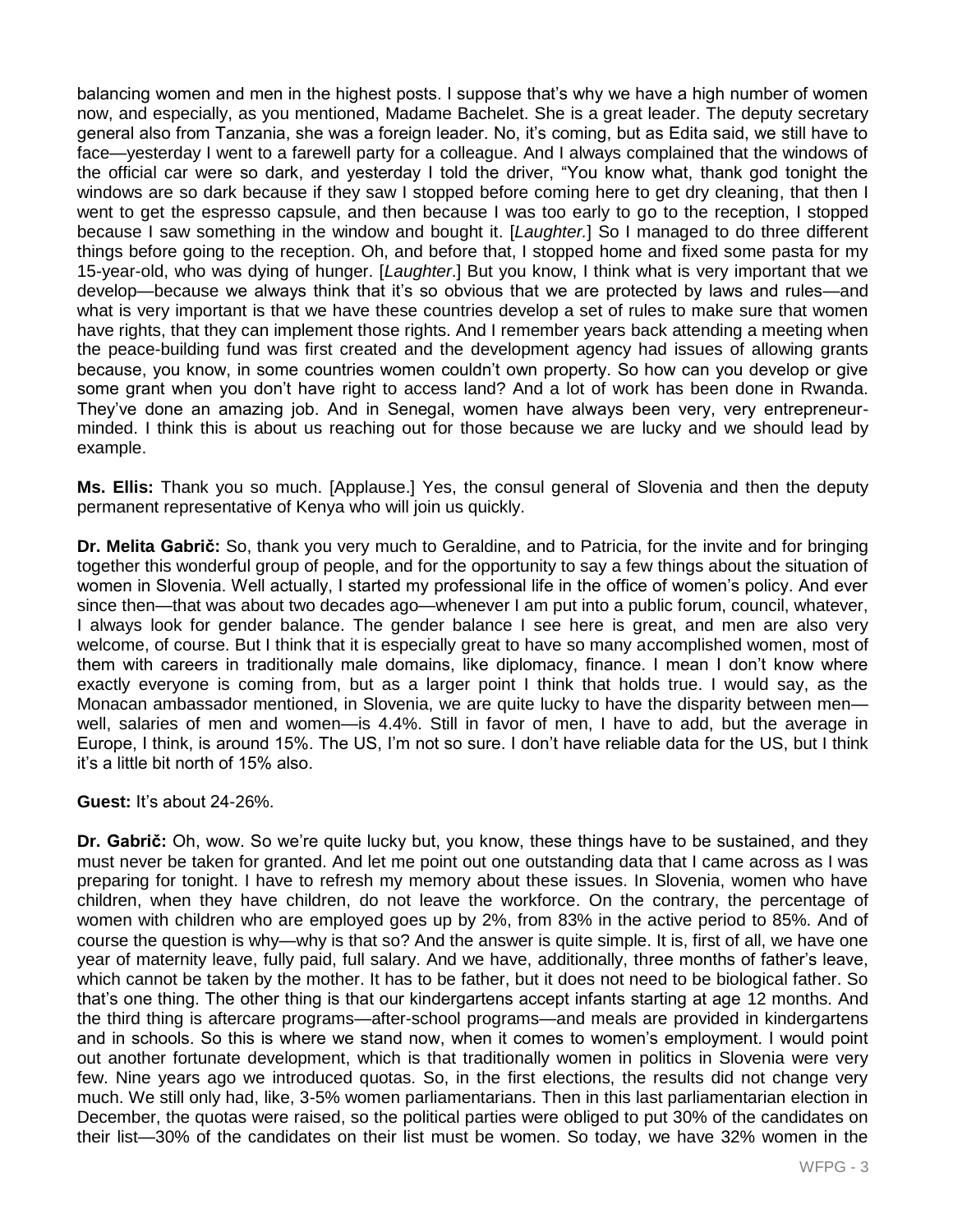Slovenian parliament. And they say—research has shown—that once you surpass the threshold of 30% of women representation in politics, the agenda changes. There is more focus on social issues. And also, they say that discourse itself—the political discourse—becomes more emphatic and, you will not believe it, even civilized. [*Laughter.*] So in Slovenia, we're still waiting for that to develop, to take place in practice, but we now have good grounds for hope. So, well, but not everything is so rosy in Slovenia. So the economic crisis, I have to say, hit us hard. And it obviously has many negative consequences, and one of them is—I just learned this today—that the office of equal opportunities, government office, ceased to exist last week. So this is the office that actually generated the public awareness, the legislation, the promoted legislation for the empowerment of women, but let's hope we have enough accumulated inertia to get us through the hard times, to allow us to hold onto the accomplishments that we have achieved so far. So that's basically what I wanted to share.

**Ms. Ellis:** Thank you. [*Applause.*] So now we'd like to hear from the ambassador and deputy permanent representative of Kenya, Josephine Ojiambo. So we'll hear from a different part of the world, so thank you for joining us. We'll hear your brief comments now.

**Ambassador Josephine Ojiambo:** Thank you very much. I want to first appreciate Geraldine, whose home we are in. And of course, the Women's Foreign Policy Group and its presidents, and excellencies, and ladies here and good friends—I see one tucked behind me. My name is Josephine Ojiambo. I am an ambassador and deputy permanent representative to the United Nations, and I will be bringing perspectives to our discussion from Africa. And as I do so, I have my two colleagues at the back who I'm sure could raise their hands.

**Ms. Ellis:** Yes, we're going to introduce them afterwards but Zimbabwe—the deputy permanent representative of Zimbabwe—and Zambia.

**Ambassador Ojiambo:** So suffice to say, I—maybe in a note of introduction—I am by training a physician, a public health specialist, and now a diplomat. And I spent many of my years as a younger professional working for my government at the largest tertiary hospital in Nairobi, and, later, worked for UNICEF, and then later for a number of international NGOs. Then I did some advocacy work in civil society for what we call the Kenyan Medical Women's Association, a very opinionated group of medical doctors and dentists, which took me to the level of working with legislators. And I came into diplomacy through the initiative because I did a lot of work with the presidency as I ran my private sector consultancy. Having said that, a little bit about Kenya. Kenya, like many African countries, is patrimonial. And what that means for us is that, over time, there continues to be disparity in terms of social and economic services and rights for women. Our demography—we have a very young population, 50% of which is female, and 20% of our population is young girls under the age of 24. This is a country with a very high dependency ratio, which translates into a lot more work at the family level for women, a lot more social and economic responsibility. Poverty, if defined by earnings of less than one dollar a day, would indeed, in our setting, be reflective of a majority—well above, I'd say, 50%. Over the last ten years though, we have had that number fall from about 56% in 2000 to 48% recently. But if you look at the figures, the disparities show that women are indeed more when it comes to the issue of poverty both at general population level, and also that more poor single-headed houses are headed by females. This means that poverty is perpetuated among females at household level. But having said that, and that being the challenge, we have done a lot as a government, and suffice it to say that we do have an employment law as of 2007 that outlaws discrimination at the web-base based on gender and prohibits harassment of the same. We have a recently promulgated constitution of 2010, which affirms women and has a very strong bit of rights providing social services for women and accountability to government for the same rights. The same constitution provides in its chapter on political participation for the affirmation of women in politics. So we are looking at a new way forward for women, and also their equal—or should I say—some representation, in terms of 30% in the public sector. Our government has provided free, universal primary education, secondary education, and is now looking at university education. And what that means for women is, in a home where there is poverty, that the choices made about who to educate will definitely include the woman. Because hitherto, if there was no money at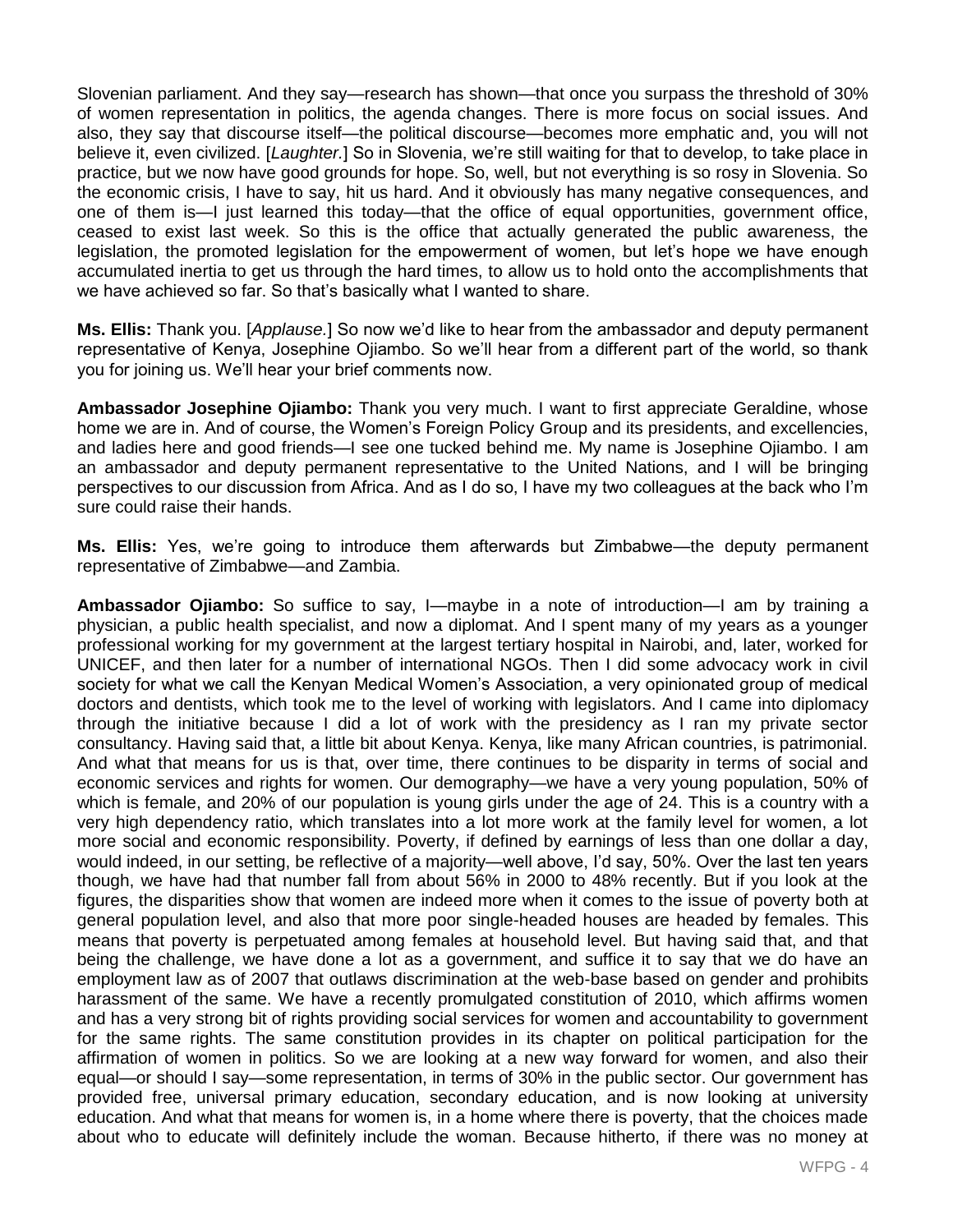household level, in a patrimonial society it's the man who goes to school. Beyond that, the government has some initiatives. We have a woman's enterprise development fund that provides loans for smalland micro-enterprise for women through the banking system through the district level. Beneath the district level—for the poorest of the poor—we have the Women of Kenya Initiative, which reaches out in informal settings to the poorest of poor. I think, having said that, it's important that we see that those women who can access finance end up improving the education of their homes and their children, have access to healthcare, have capital for further business, and are able to step out of the cycle of poverty. Thank you.

**Ms. Ellis:** Thank you. [*Applause.*] Okay, I just want to thank our speakers and I would like just the consuls general and DPRs to stand up, and please introduce yourselves. Yes, okay, we'll start right there. Yes, yes please.

**Angella Comfort:** I am Angella Comfort, the DPR for Jamaica, and of course I also have my stories to tell, but it would take me the entire evening to tell them. [*Laughter.*]

**Ms. Ellis:** Next time! We'll have more programs.

**Ms. Comfort:** But I will say one thing, and it is this. We have a very vibrant, a very vivacious prime minister who is female—the first female prime minister. [*Applause.*] Portia Simpson Miller. She was here recently, and I'm hoping and I'm keeping my fingers crossed that if I'm here in September—because I've been here quite a while, a little over four years, so you know terms tend to end very soon—but I'm hoping that I could be here if she comes in September because you're all going to be very happy and warm when she comes here and takes over the United Nations. [*Laughter.*] We actually don't have problem with gender issues in our foreign service because if you came to the Jamaican foreign service, you would ask, "Where are the men?" [*Laughter.*]

**Ms. Ellis:** Okay, thank you. Let's move to The Bahamas.

**Rhonda Chipman-Johnson:** Hello, I am Rhonda Chipman-Johnson, consul general for the The Bahamas. I am happy to have been invited here and to hear your stories. I would just like to share with you that this year is the 50<sup>th</sup> anniversary of the women's suffrage movement in The Bahamas, and they got the vote in 1962 for the first time. So we are very, very happy about that. I would also like to say to you that all of our consuls general are female from The Bahamas. [A*pplause.*] And our ambassador here is a woman to the Permanent Mission of the United Nations. The ambassador to the US is male, but we have our fair share of women. And like in Jamaica, we don't have as great a disparity as some of you seem to have, but I would like to see more women in politics in The Bahamas. We really dominate the civil service, and we are dominating tertiary education, but we are very few in the House of Assembly. We'd like to change that. But we are holding our own in The Bahamas. [*Laughter and applause.*]

**Ms. Ellis:** Thank you. Sanja Zografska-Krsteska from Macedonia.

**Sanja Zografska-Krsteska:** I am Sanja Zografska-Krsteska from Macedonia. I am the diplomatic representative of Macedonia to the UN, and I am very thankful to be invited to this event and also to hear the statements of other ambassadors to the UN and the consul general. Our situation is very similar to the one in Slovenia, although all our indicators are not as shiny as Slovenia's. But it's due to similar background in terms of institutional and legislative sense. Also, it's due to our foreign policy objectives, because we are also striving for the same integration Slovenia is. We have also a 30% quota for women in parliament, so the number of women representation has been increased in the past. Regarding the economic empowerment, it's also similar, but the disparities are greater between the urban and rural areas. The government has elaborated the problem of empowering women in rural areas, helping the development of small- and medium-size enterprises, and also tackling the unemployment issue by providing training and pre-qualification for women in rural areas.